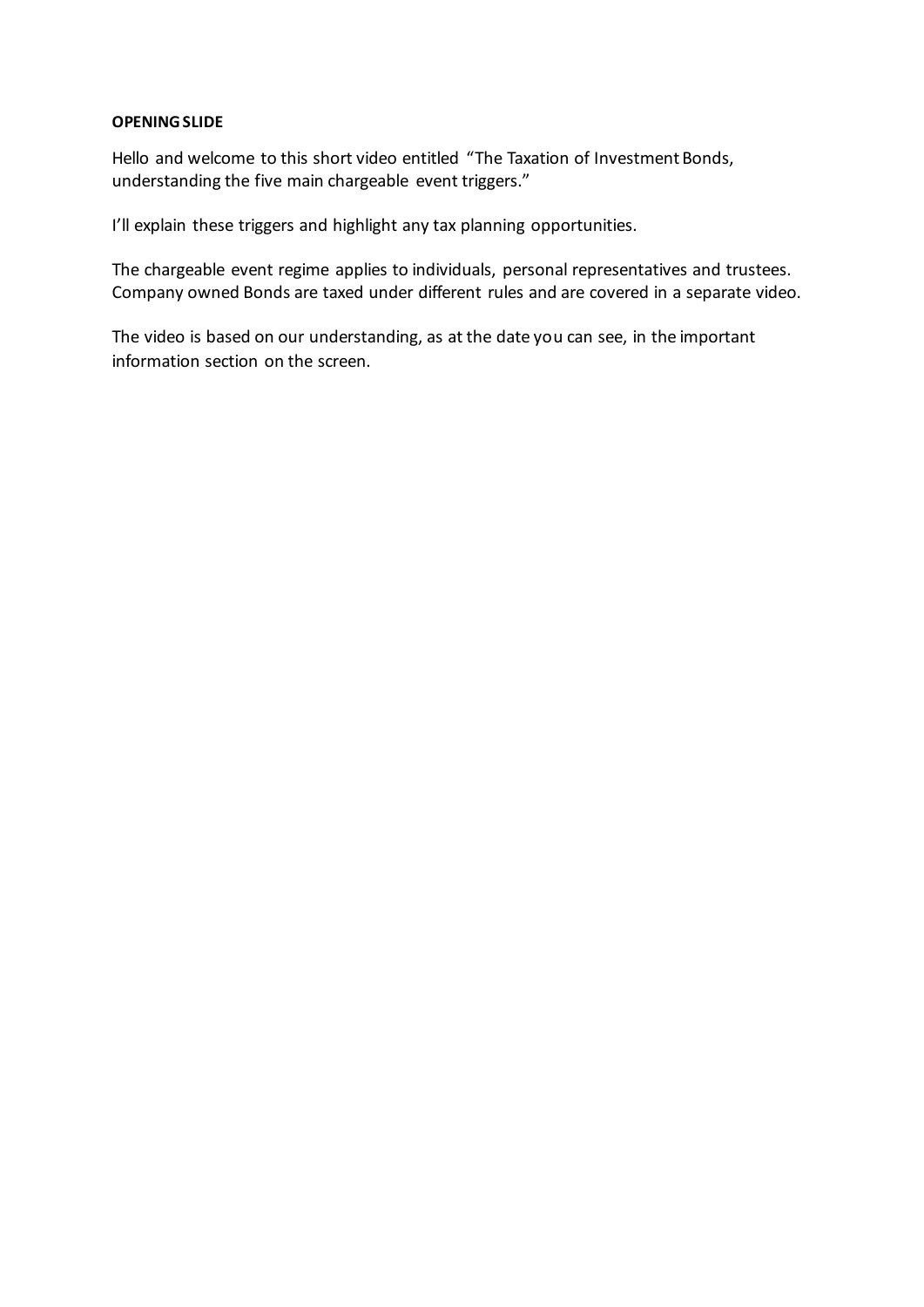# **PHOTO SLIDE**

I'm Graeme Robb, and I'm a Senior Technical Manager. I'll take you through this short video.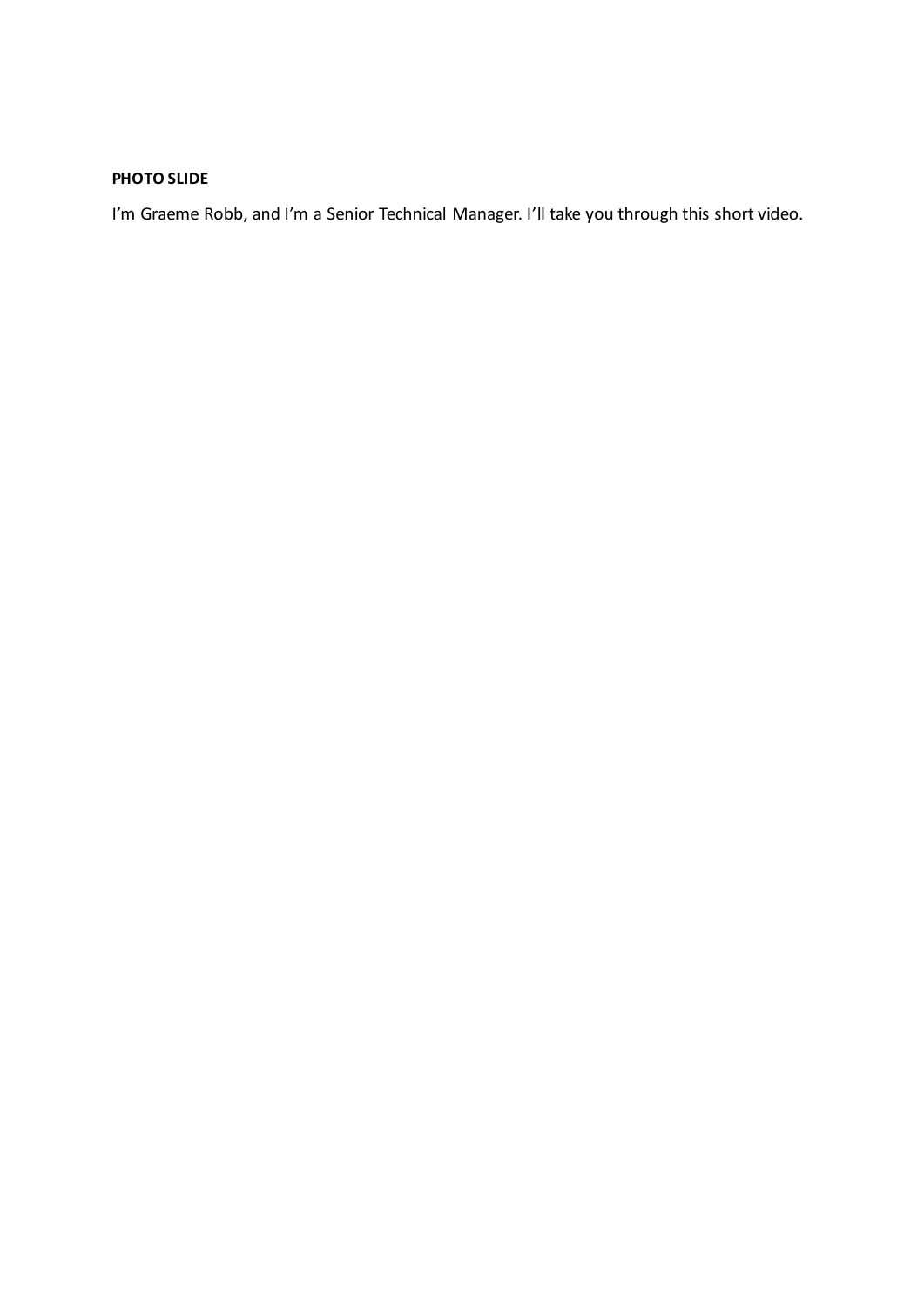#### **ITTOIA 2005 SLIDE**

When it comes to the taxation of Investment bonds, clients could be forgiven for scratching their heads. They learn that bonds don't produce income... but are subject to income tax, meanwhile bond gains are rarely subject to capital gains tax.

The explanation is provided by tax law.

The rules for taxing individuals, personal representatives and trustees (but not companies) are contained in the Income Tax, Trading and Other Income Act 2005. This makes it clear that gains are subject to income tax and only in certain specific, and unusual circumstances, will a Capital Gains Tax charge arise. ITTOIA 2005, sets out what's known as the Chargeable Event legislation.

There are five main 'triggers' giving rise to a chargeable event.

I'll consider these next, but don't forget that bonds are, non-income producing investments and therefore potentially useful for those looking to turn off the income 'tap'.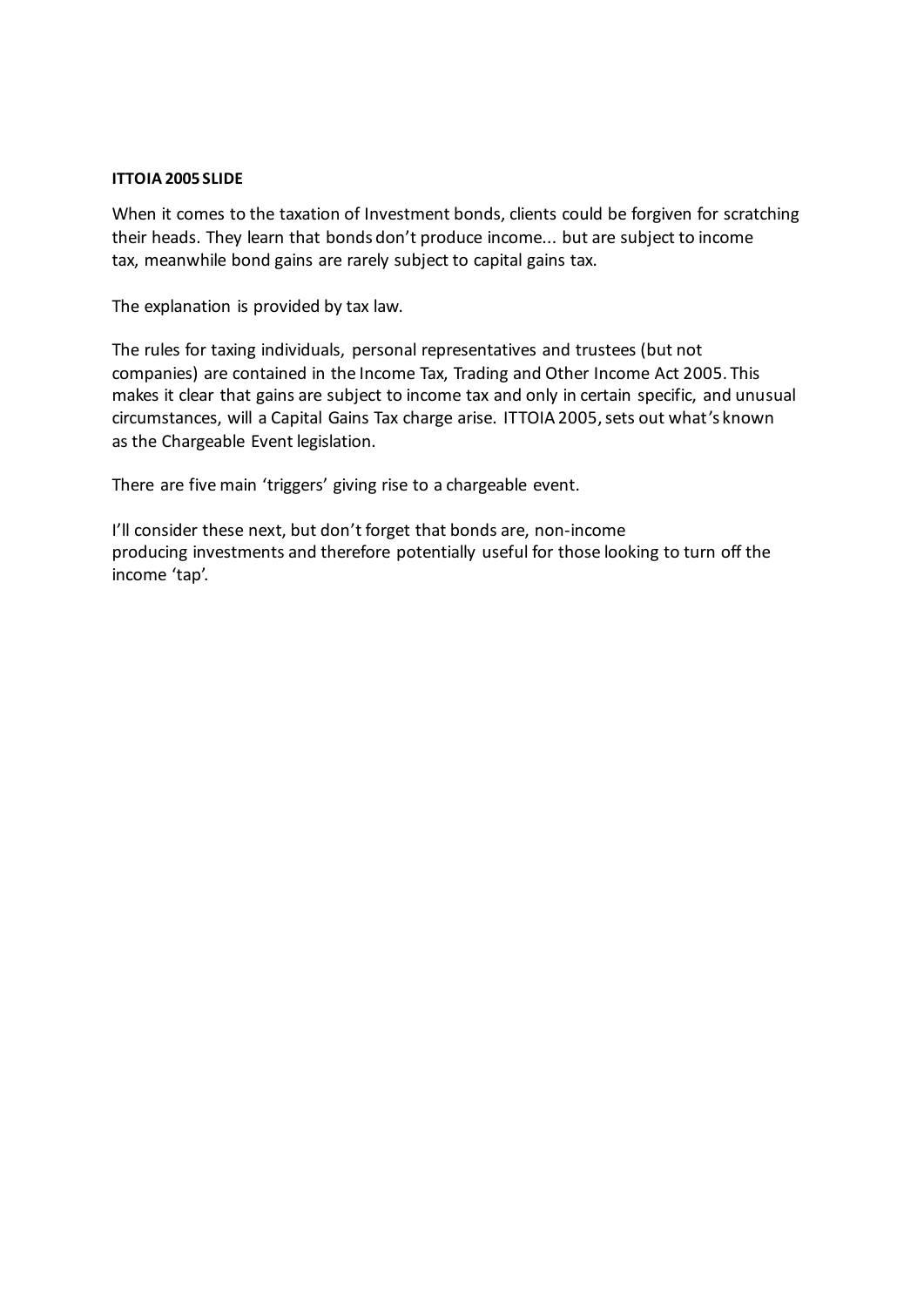# **BOND TAX IN 3 STEPS**

In broad terms, the chargeable event regime is logical.

•Wait for a chargeable event •Calculate the gain arising •Attribute that gain to a chargeable person

Regarding that third bullet point, we have a separate video explaining who is liable for the tax when a bond is held in trust.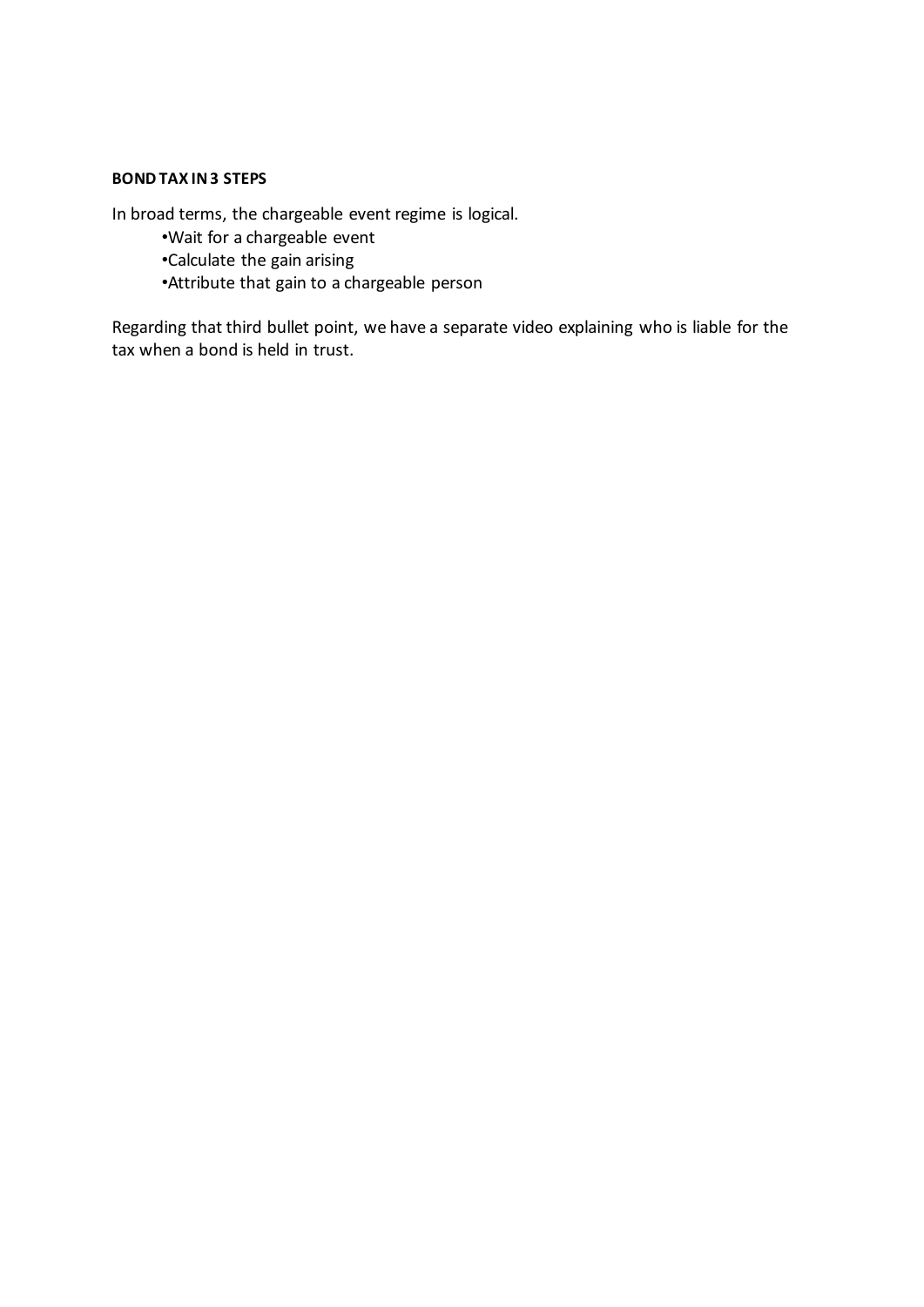# **DAMES SLIDE**

So, here are the five main chargeable event triggers **D**eath giving rise to benefits **A**ssignment for money or money's worth **M**aturity if appropriate **E**xcess surrenders and part assignments for money or money's worth **S**urrender of all the rights I've listed the chargeable events in the above order as many of you will be familiar with the acronym **DAMES** which is a helpful reminder.

However, it's logical to re-jig the order and start off with 'Excess surrenders and part assignments for money or money's worth'. In fact, part assignments for money or money's worth are very uncommon, so let's ignore and instead simply start with excess surrenders.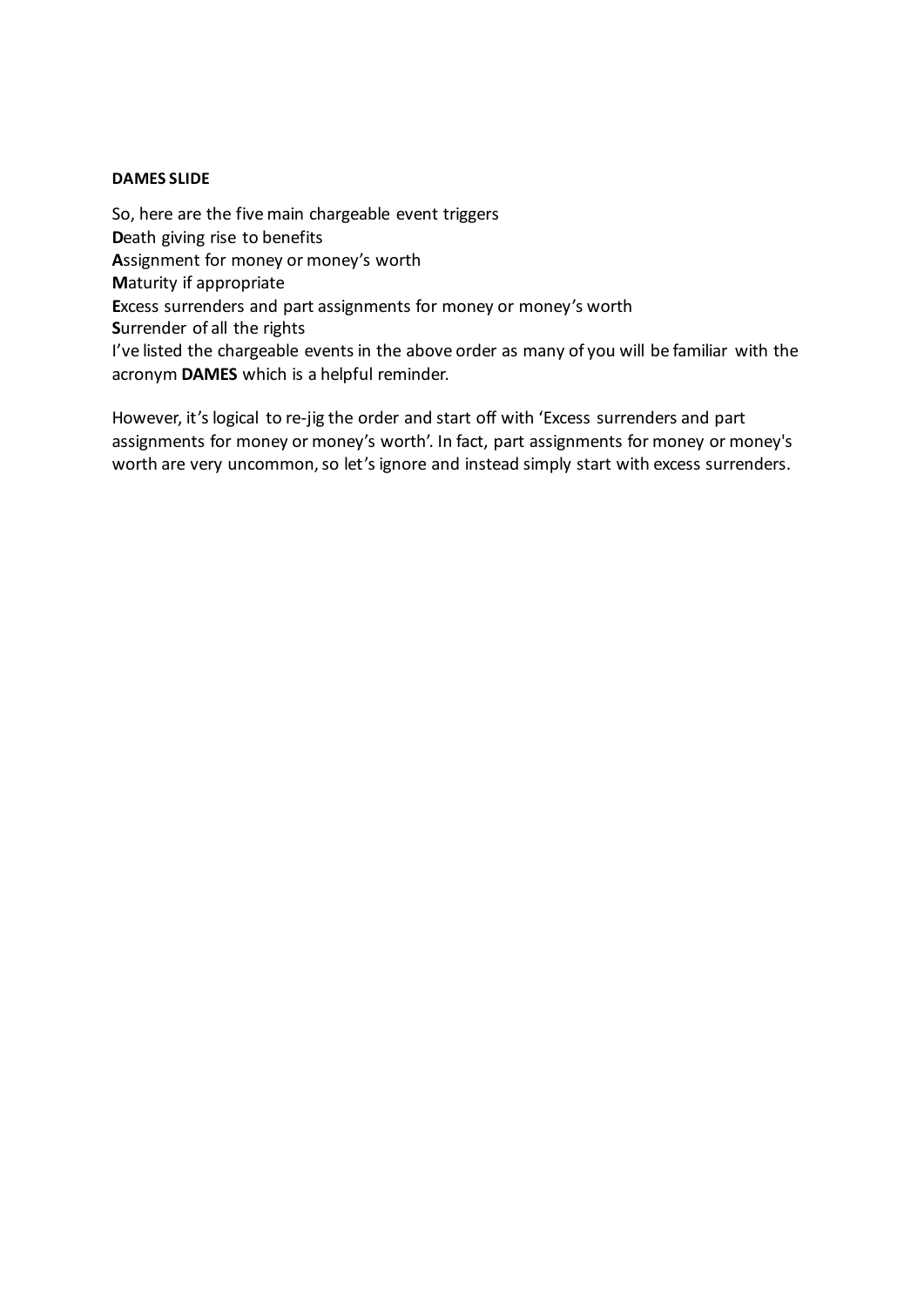### **EDAMS SLIDE**

The reason for starting with excess surrenders is that the client continues to have an interest in the bond since there has only been a part surrender, but contrastingly the remaining four events trigger a finality, where for different reasons the client's interest in the bond ceases. Also, part surrenders which may or may not trigger an excess have a knockon impact when calculating gains on those other subsequent ('final') chargeable events. So, let's consider part surrenders.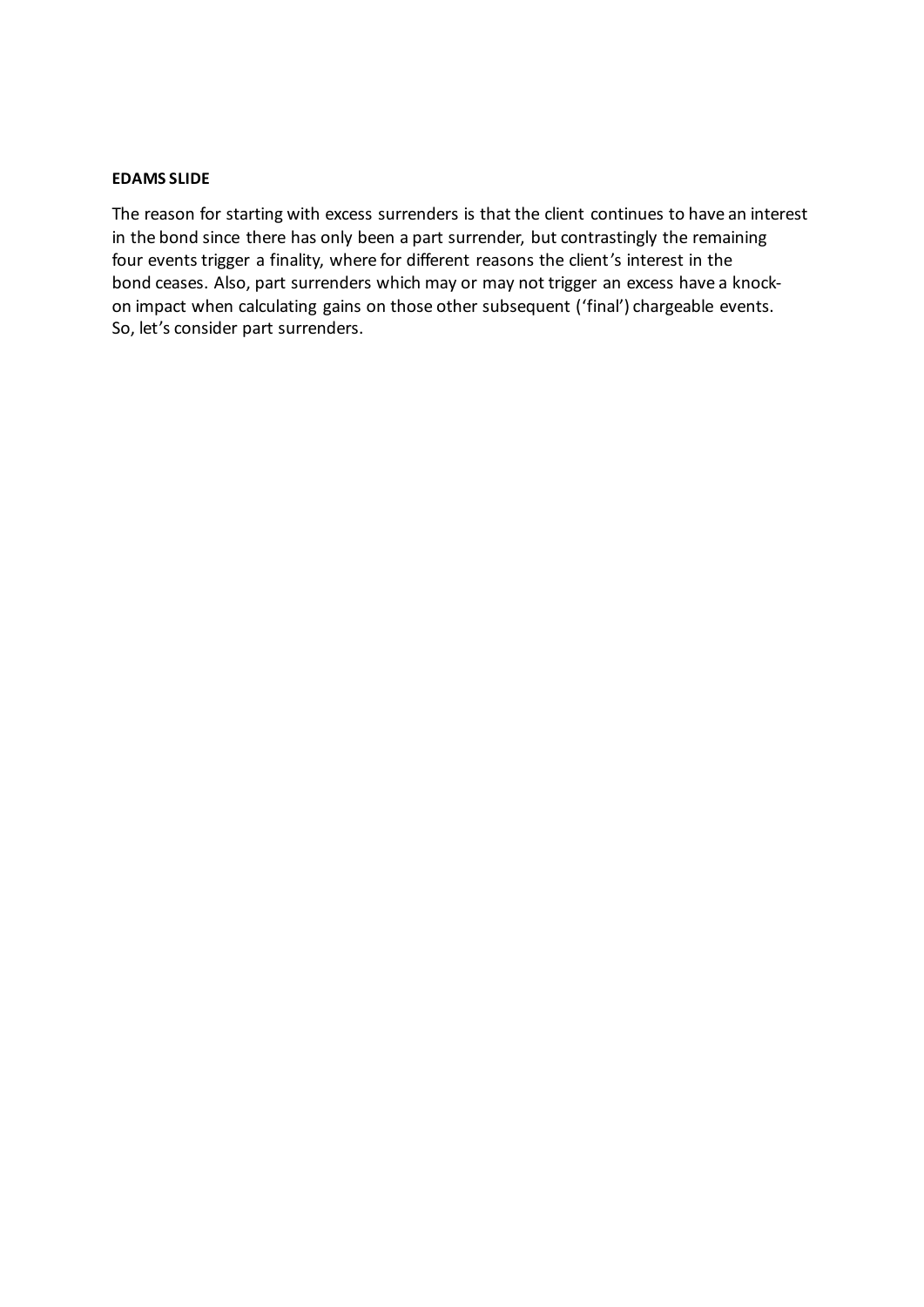#### **5% PIGGY BANK SLIDE**

I'm only briefly considering part surrenders because my colleague, Barrie Dawson has already posted a video on Pru Adviser devoted entirely to part surrenders and the 5% tax deferred allowance.

Part surrenders are very popular with individuals and trustees and are therefore very common. An excess gain may or may not arise from a part surrender. If a part surrender occurs then a calculation needs done at the end of the insurance year to determine whether total part surrender proceeds exceed the 5% withdrawal allowance. If so, that excess will constitute a gain.

The withdrawal allowance is equal to 5% of premium(s) paid in an insurance year and the next 19 insurance years. Any allowance not used can be carried forward for later use. An investor can therefore withdraw 5% of a single premium investment each insurance year for 20 years without incurring a chargeable event (or 4% for 25 years, or even 2% for 50 years!).

In his video, Barrie considers this in some detail, but I would like to cover off a particular question before moving on.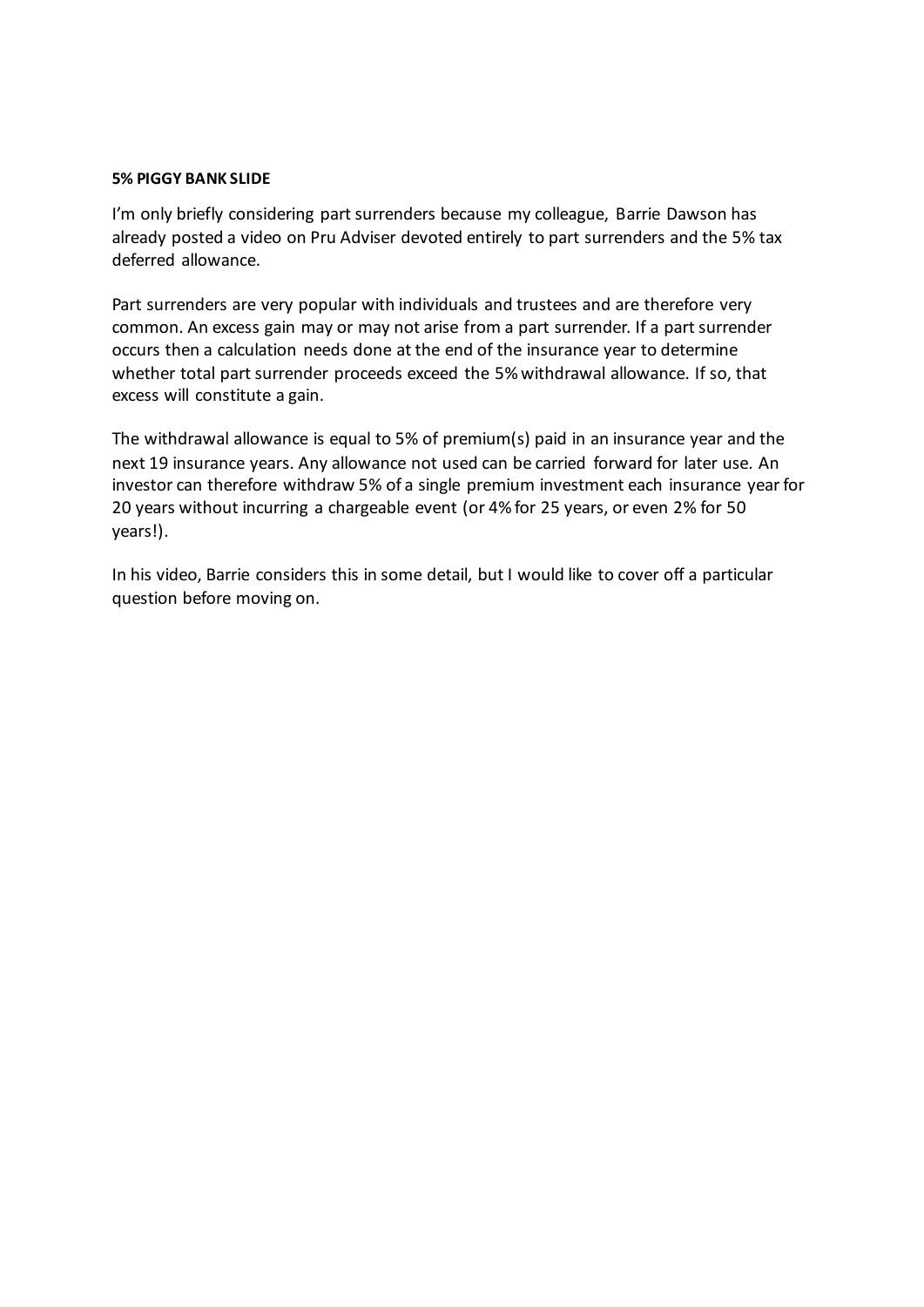# **PART SURRENDERS SLIDE**

How do part surrenders impact on the other four subsequent chargeable event gain calculations?

It's simple really.

Part surrenders within 5% limits are tax deferred rather than tax free so in that later gain calculation, you need to add back the earlier part surrender proceeds and then, to avoid double tax, you deduct any excess gains arising on those part surrenders.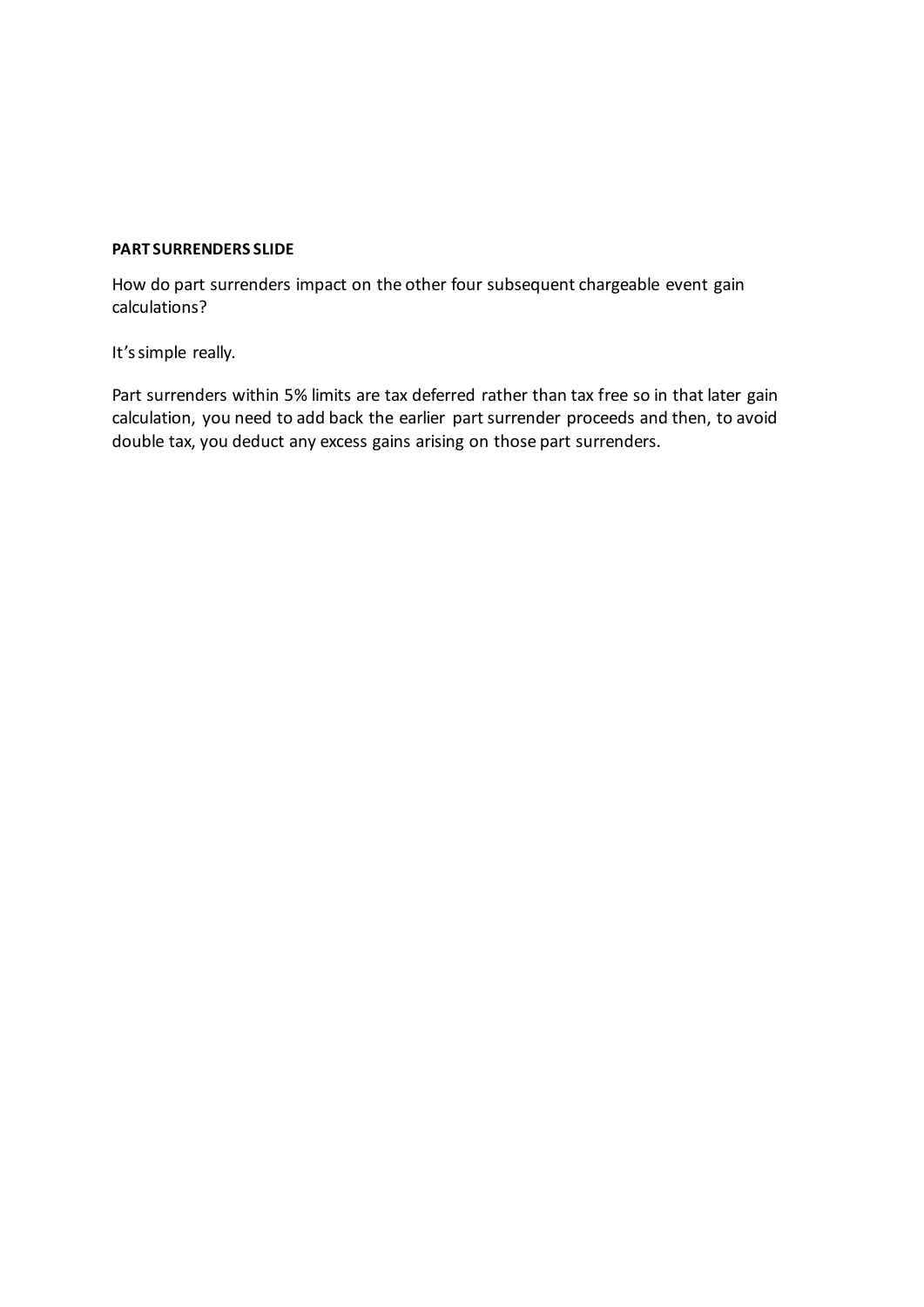# **FINAL GAIN CALC SLIDE**

So, for example, if it's a pay-out on death then the calculation is Surrender value immediately before death Plus Any previous part surrender proceeds Less Total premiums paid Less Any previous excess gains

If it was a full surrender, the calculation would be similar, but the starting point clearly would just be the sum payable rather than surrender value immediately before death.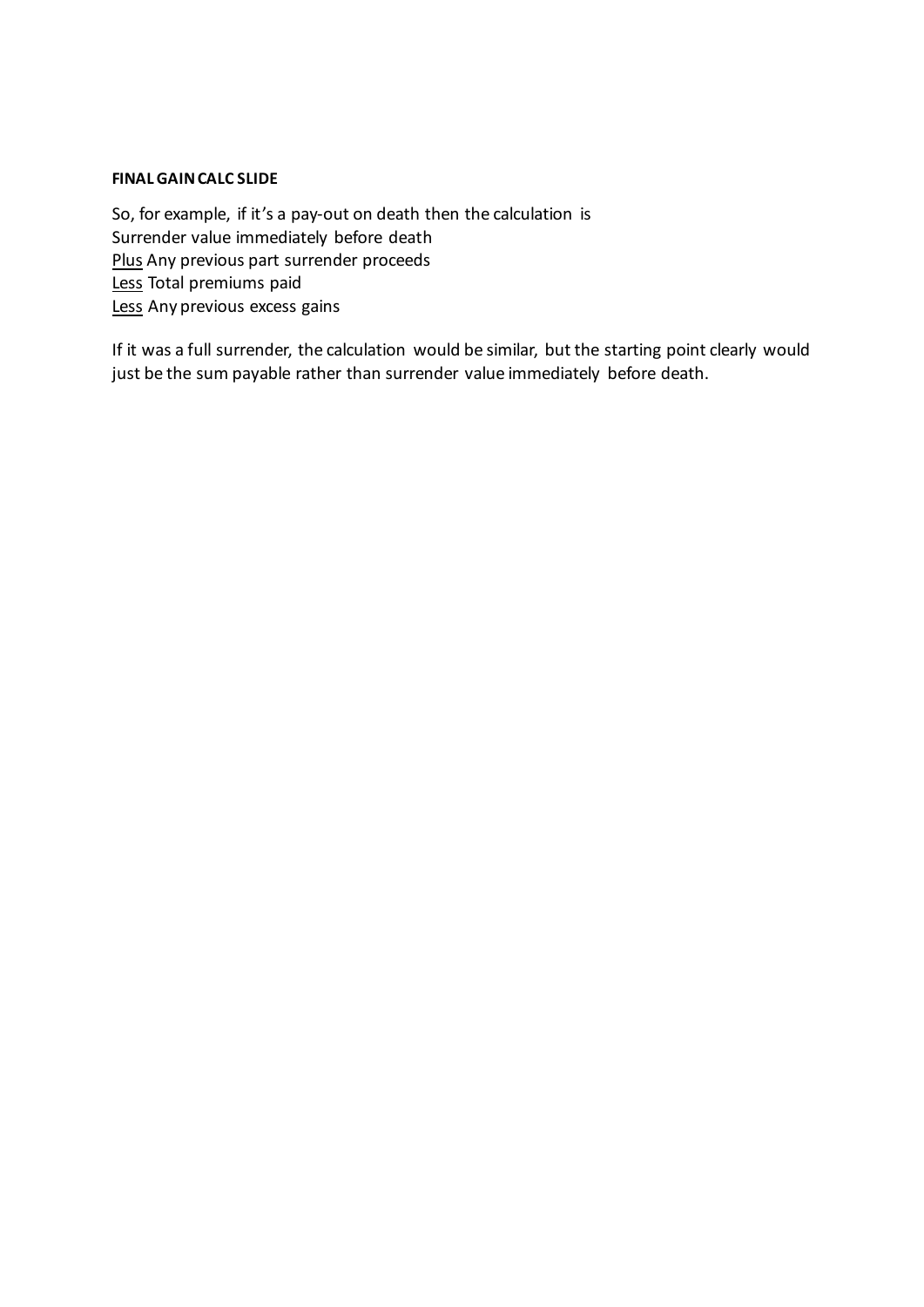#### **PART SURRENDERS PLANNING**

Where part surrender exceed cumulative 5% allowances, be aware that the resultant gain bears no correlation to the economic performance of the bond. A significant part surrender can inadvertently create a significant chargeable event gain.

When a part surrender is contemplated and it's clear the 5% allowance will be breached, then a comparison should be made between a part surrender across all segments, versus the full surrender of individual segments (perhaps combined with a part surrender across the remaining segments). Segment surrender will often produce a smaller gain although each case must be judged on its own merits.

A word of warning – for some, the smaller gain is not always desirable. For example, a low taxpayer with a UK bond gain might prefer to crystallise a larger gain if it gives rise to no tax liability. This is where your top slicing relief knowledge will come into effect. Top slicing relief is also covered in a separate video.

Next, I'll consider a second chargeable event trigger which is death giving rise to benefits.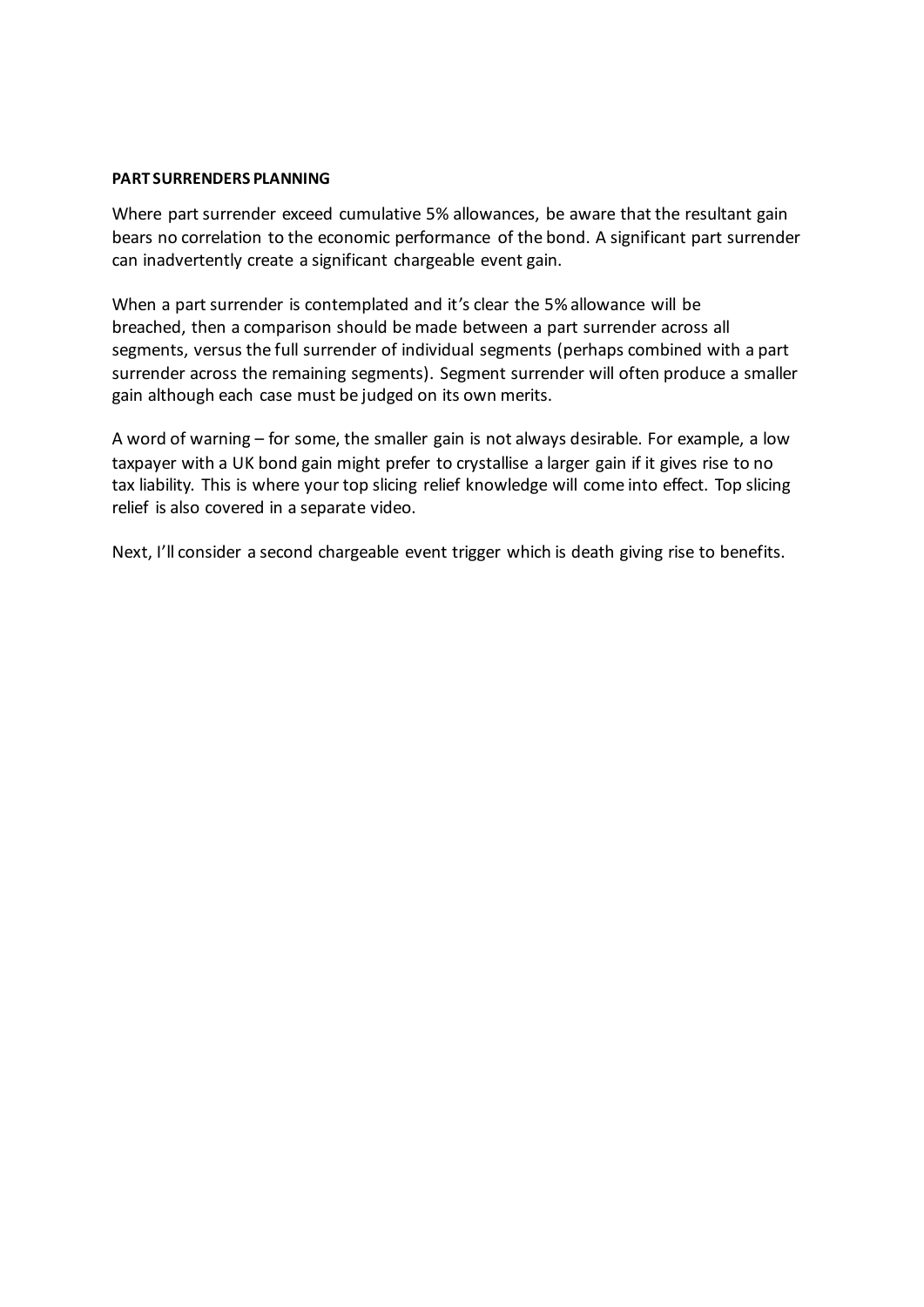### **DEATH GIVING RISE TO BENEFITS SLIDE**

Firstly, if death doesn't trigger a payout then death isn't a chargeable event.

If though you're dealing with a simple case where the client is the owner and sole life assured then death of the client will trigger a payout and therefore a chargeable event arises. In this case if a gain occurs, it will be taxable on the deceased client and not the personal representatives.

With a life assurance bond, the person whose life is insured may though be different from the policyholder.

So what planning opportunities arise from these facts?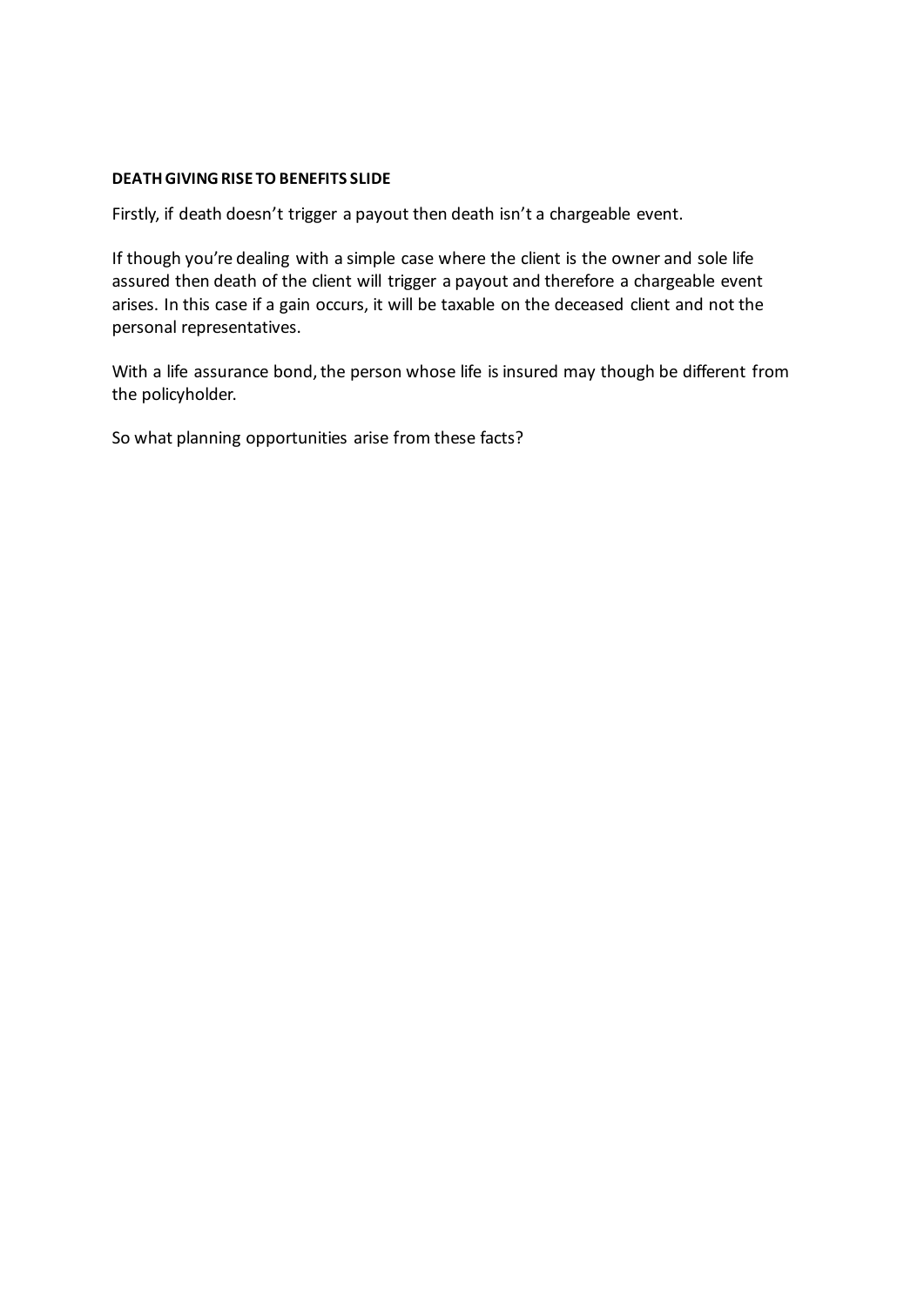### **PAYOUT ON DEATH PLANNING SLIDE**

Should a client's bond always be set up with extra (probably younger) lives assured so that the client's death doesn't automatically give rise to a chargeable event? Not necessarily. Remember firstly that insurable interest is a key element. For some applicants, there might simply be no suitable additional life assured to add to the Bond.

Also, from a taxation perspective there may be sound reasons for the bond paying out on the client's death. Perhaps the client is likely to be a nil or low taxpayer for the rest of their life? Whereas beneficiaries are maybe higher rate.

If the client dies but the bond continues thanks to a surviving life assured, then the personal representatives might surrender or they might assign the bond or segments to beneficiaries of the estate.

These choices are explored in another short video on Pru Adviser.

Next up, I'll consider Assignments for money or money's worth.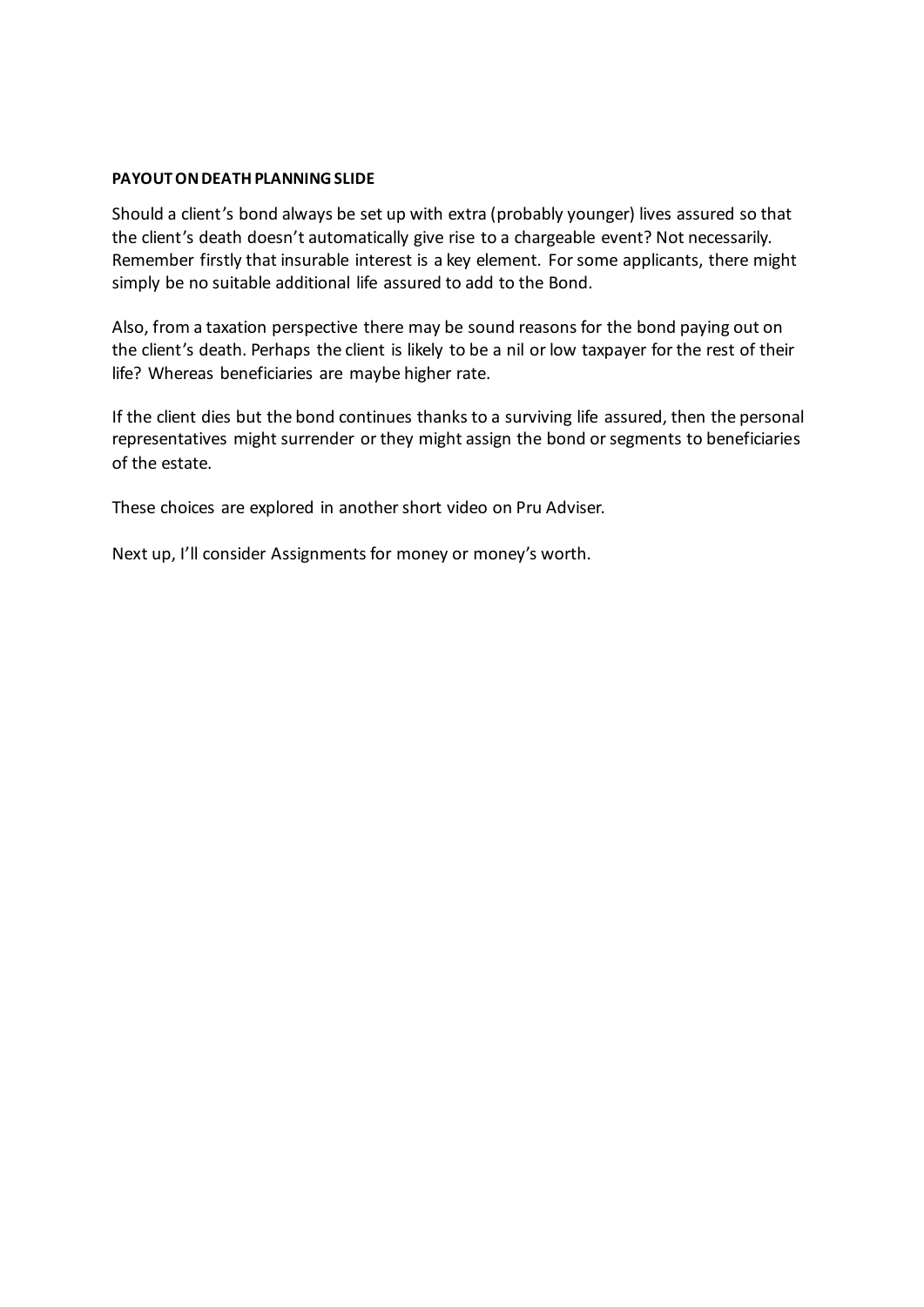### **ASSIGNMENT SLIDE**

The phrase 'Money or money's worth'typically involves cash, but in truth the meaning is wider. For instance, if a client transferred ownership of a bond to someone else in return for a valuable asset, then that would be an assignment for money's worth. Also, an assignment for money's worth can arise in a loan trust scenario if the trustees assign segments to the settlor to repay the outstanding loan.

Rather than dwelling on uncommon examples of assignments for money or money's worth, let's focus on assignments by way of gift which don't create a chargeable event. These provide tax planning opportunities as later chargeable event gains are then assessed on the assignee (i.e. the new owner). This planning is often used by individuals where the assignor is higher rate and the recipient is basic rate or lower. The assignment should be outright and unconditional.

Also, the trustees of a discretionary trust might assign segments, perhaps in an offshore bond to beneficiaries with low income such as students who can later encash and utilise their own tax position, or perhaps trustees might be the recipients of an existing bond being gifted into trust by an individual as part of an IHT planning strategy. Next, I'll consider Maturity.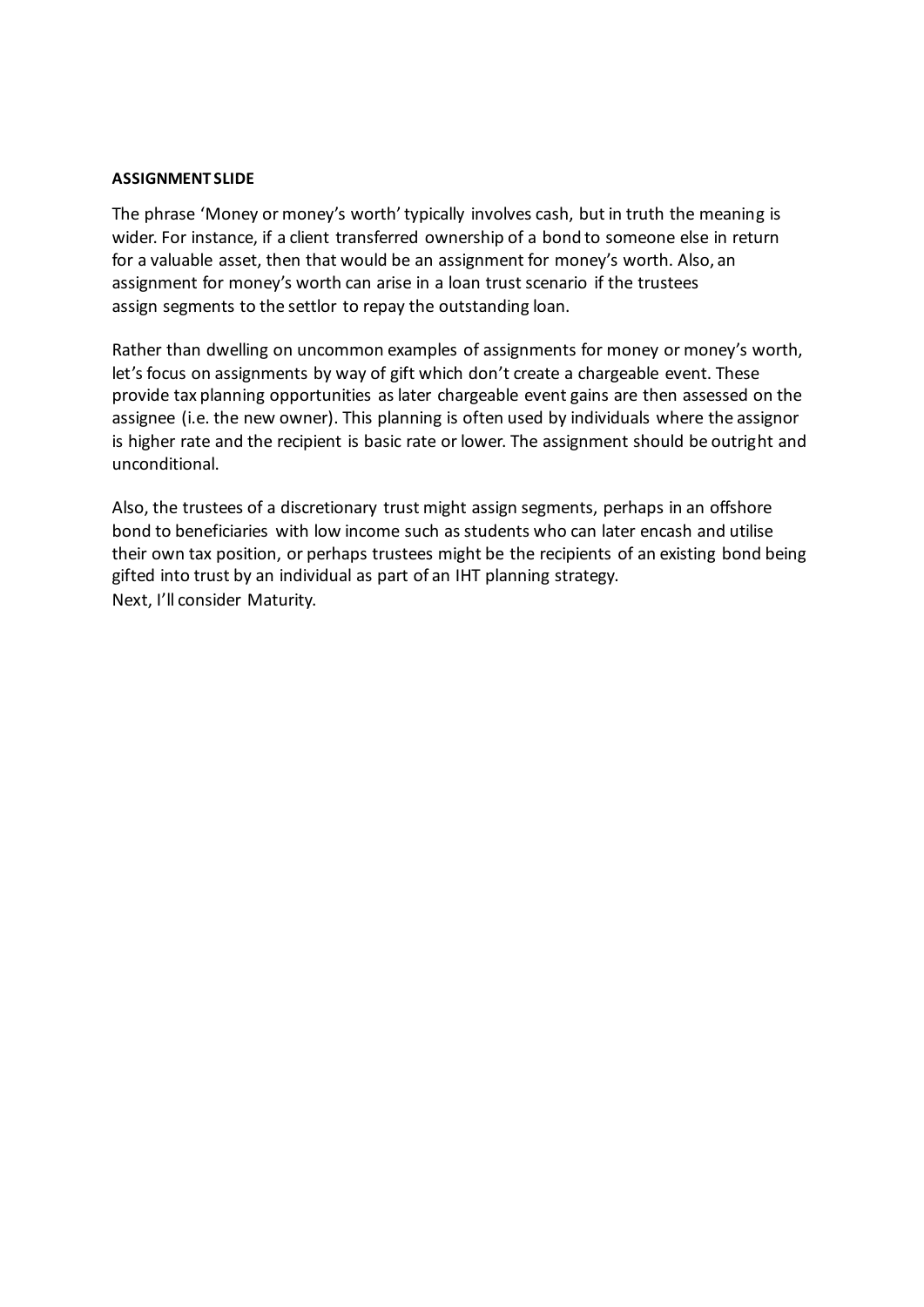### **MATURITY SLIDE**

Life assurance bond maturities are uncommon. If not fully surrendered, most life assurance bonds pay out on death of the (last) life assured.

Other than life assurance bonds, it's possible for clients to purchase an offshore capital redemption bond with no lives assured. The bond will have a fixed term, for example 99 years although it can be encashed at any time. If it is continued for the full term, it will pay a guaranteed minimum amount at maturity.

From a chargeable event perspective, 'death giving rise to benefits' isn't applicable for a capital redemption bond and instead maturity is the potential trigger. Other than this, an offshore life assurance bond is taxed identically to an offshore capital redemption bond.

A capital redemption bond might appeal to an investor who wishes, but is unable to, add extra lives assured to their bond due to a lack of insurable interest. Also, in the case of a trustee application, it may be attractive for the trustees (perhaps even cosmetically) to simply have the trustees as owners but with no lives assured named. This ensures the trustees can choose when to cash it in or instead to keep it going through successive generations.

Next, I'll consider the fifth and final chargeable event, namely the full surrender of a bond.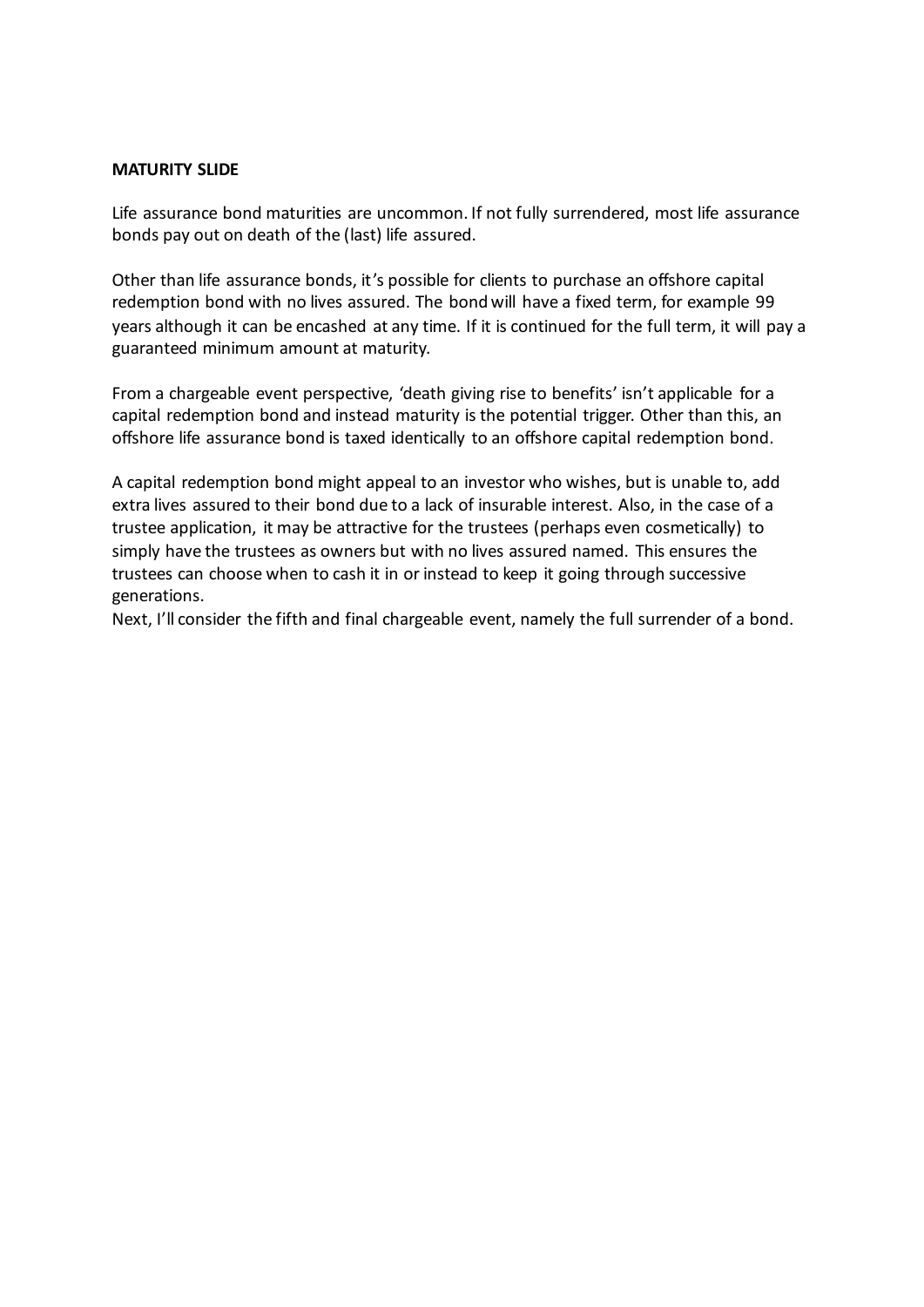#### **FULL SURRENDER SLIDE**

A full surrender is self-explanatory and easy to understand. Any chargeable event gain will arise at that time and fall into the tax year in question.

I explained earlier how a part surrender exceeding 5% limits creates a gain bearing no correlation to the economic performance of the bond, and therefore a significant part surrender can inadvertently create a significant chargeable event gain. It may be possible for the client to get HMRC agreement to recalculate the gain on a just and reasonable basis – but that is far from certain. Alternatively, it may be possible to rescue the situation with some planning.

Where a part surrender gain arising on the last day of the insurance year is followed by a full surrender in the same tax year, the part surrender gain is then ignored and instead the proceeds are brought into the final surrender gain calculation.

Your account manager can discuss this specific planning with you, but in broad terms, it serves as a reminder that tax wise, bond surrenders should generally be timed if possible, to fall into the most suitable tax year to minimise the impact of taxation. Don't forget that a personal pension contribution extends the client's basic rate band by the gross contribution. Accordingly, a contribution made in the same tax year that a chargeable event gain arises could prevent a top sliced gain from breaching the basic rate threshold.